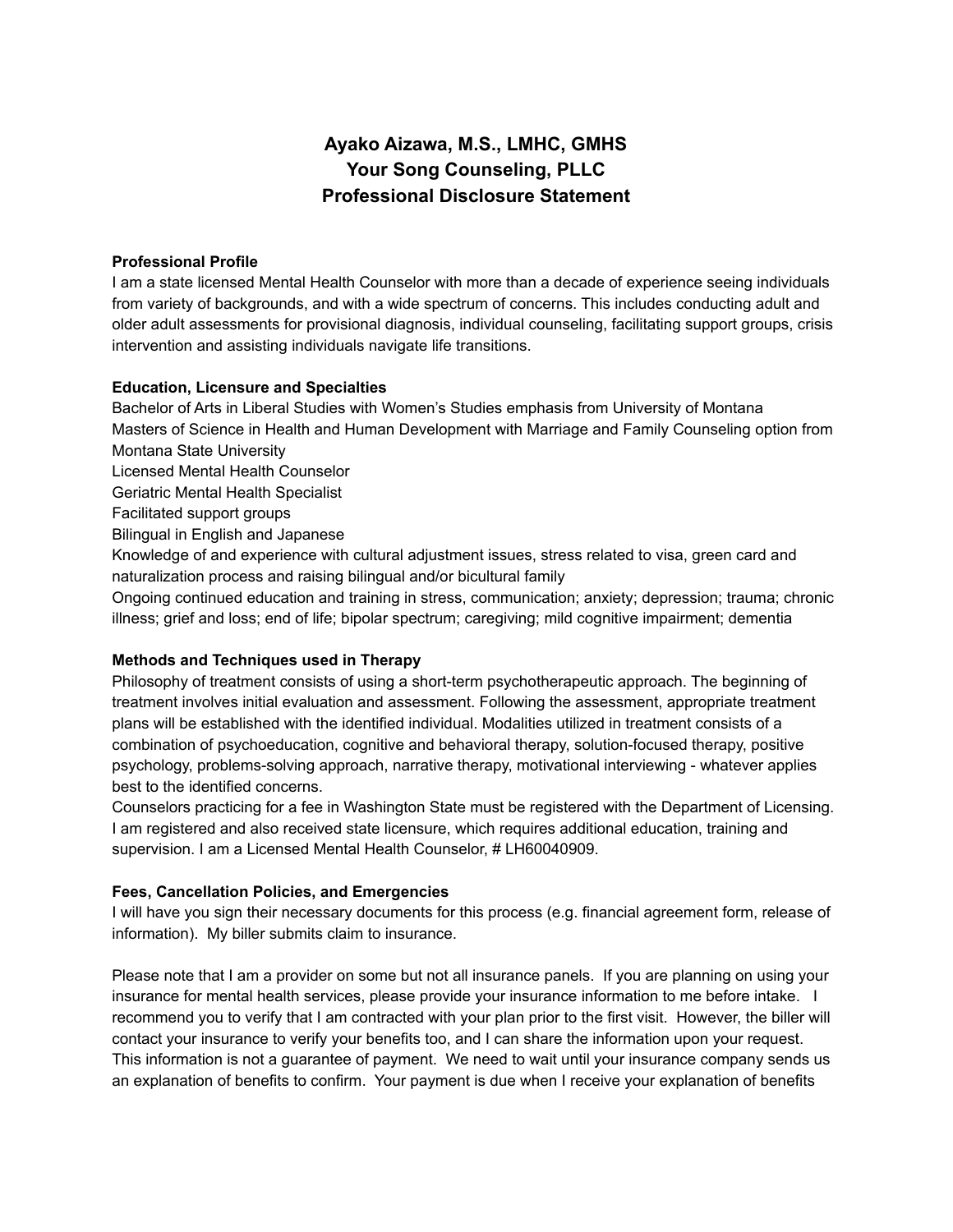from your insurance company. You will be asked to enter your payment information via my portal before intake to allow me to chage your payment and send you an electronic receipt.

My rate for those paying full fee (i.e., no mental health insurance coverage) is currently \$175 for the initial assessment and \$150 for each 50 minute session thereafter.

If for some reason you do not come to a scheduled session, I request that you either cancel at least 24 hours in advance or pay missed session fee of \$85. Insurance cannot be billed for missed sessions. However, I will waive your missed session once. In addition, I will not charge you for sessions missed due to emergency (e.g. death of immediate family member, your emergency room visit, or very dangerous weather condition). If this occurs, please contact me as soon as you can. My voice mail will take your calls any time, but I don't carry a beeper and may need up to one business day to respond. If you need assistance before I can be reached, you may call your county crisis line listed below or dial 911. Island, Snohomish and Whatcom County: 1-800-584-3578 King County: 1-866-427-4747 Pierce County: 1-800-576-7764

Thurston County: 1-800-270-0041

## **Termination**

Your file will be inactivated once you have consistently met your treatment goal or have requested to discontinue your care. If I have not had contact with you for 30 days or more without prior arrangement, I will assume that you would like to terminate our current episode of care. I will also close your file if there is no follow-up appointments in 60 days, without any exception. In such cases, you will receive a termination letter. We can reopen the file and begin a new episode of care upon your request and my agreement.

# **Confidentiality**

In general, whatever is said during your sessions with me is held in strict confidentiality, meaning I will not discuss you or our work with anyone else except in my own strictly confidential professional consultation, unless you sign a release of information form allowing me to discuss our work with another person (e.g. your physician, family, previous therapist), or unless a judge orders me to release my records to the court and/or testify. In the State of Washington, all clients age 13 and older are legally required to sign a release of information in order for mental health information to be shared. This means parents do not have the right to access the minor's counseling records or conversations between therapist and child unless I have written authorization from the minor.

There are certain legal exceptions to confidentiality:

If you give me written consent to have the information released to another party.

If the therapist suspects that child abuse or neglect has occurred or that a vulnerable adult has been abused or neglected, the law requires that it be reported to the proper authorities. This may include suspected mental or emotional abuse of a child who has witnessed domestic violence.

In the case of your death or disability I may disclose information to your personal representative. If you waive confidentiality by bringing legal action against me.

In response to a valid subpoena from a court or from the secretary of the Washington State Department of Health for records related to a complaint, report, or investigation.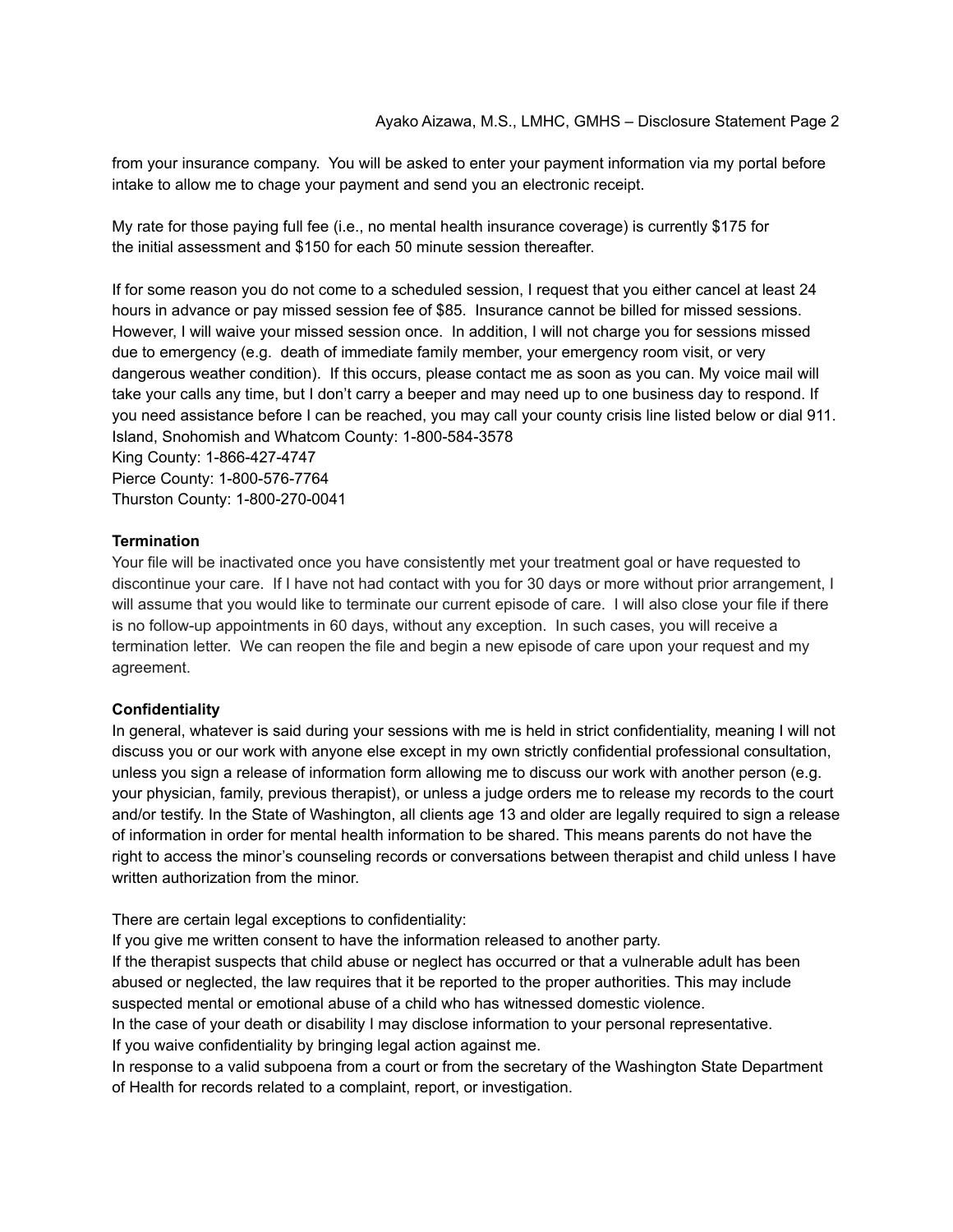If I reasonably believe that disclosure of confidential information will avoid or minimize an imminent danger to your health or safety or the health or safety of any other person.

If, without prior written agreement, no payment for services has been received after 90 days, the account name and amount may be submitted to a collection agency.

In legal proceedings, patient/therapist communications are privileged with the following exceptions. A judge's court order is required for such information to be released or the patient's written release for the information. Examples of when a judge might subpoena your record include, but are not limited to: a. If your mental status is an issues for the court;

b. The judge feels that communications are necessary to the proper administration of justice.

Rules of confidentiality can on rare occasions create dilemmas. For instance, say that perhaps during therapy you tell me you have a new friend, or romantic partner or boss, and it turns out that some years ago that person was a client of mine. Despite my desire to be open with you, I cannot tell you that I know him or her, because I would be breaking the confidentiality of my work with that person. If you have any questions about confidentiality, please discuss them with me.

#### **Professional Practice and Orientation**

Therapy has both benefits and risks. Risks sometimes include experiencing uncomfortable feelings such as sadness, guilt, anxiety, frustration, anger, loneliness, and helplessness. Therapy has been shown to have benefits for people who undertake it. It often leads to significant reduction in feelings of distress, better relationships, and resolutions to specific problems. As a client utilizing my services, you have the right to ask any questions you may have about the process, methods, duration, and goals of therapy; the right to discuss any concerns you may have about your progress in therapy; and the right to terminate therapy at any time.

Depending on your needs and the problems you want to work on, my therapeutic approach may include elements of solution focused therapy, cognitive behavioral therapy, narrative therapy and among other treatment modalities. I will work with you to set treatment goals and structure a plan to achieve those goals. While my role is that of "helper," who educates, suggests, and challenges, your role is to work on the issues both inside and outside of our sessions. I may assign homework for you to work on between sessions so that you can make progress more quickly and/or to help families work together on issues. Due to the complexity of human nature, length of treatment will vary according to each individual, and I cannot make guarantees as to the effectiveness of treatment.

My normal practice is to schedule one 50-minute session every other week at a mutually agreed time, although sometimes sessions may occur more frequently. I do my best to accommodate your schedule, but please be aware that those time slots are limited and may not be available initially. Flexibility is needed on both ends. Family meetings, by adding another family member or more as collateral(s), may be recommended when I believe that they would be helpful in an adult's treatment.

#### **Court Testimony and Legal Involvement**

In order to avoid dual relationships and conflicts of interest, I will provide you with clinical services only. I do not intend to become involved in legal disputes such as personal injury lawsuits, divorce proceedings, dependency hearings, work competency (e.g. FLMA, short-term disability, social security disability), immigration issues or custody battles.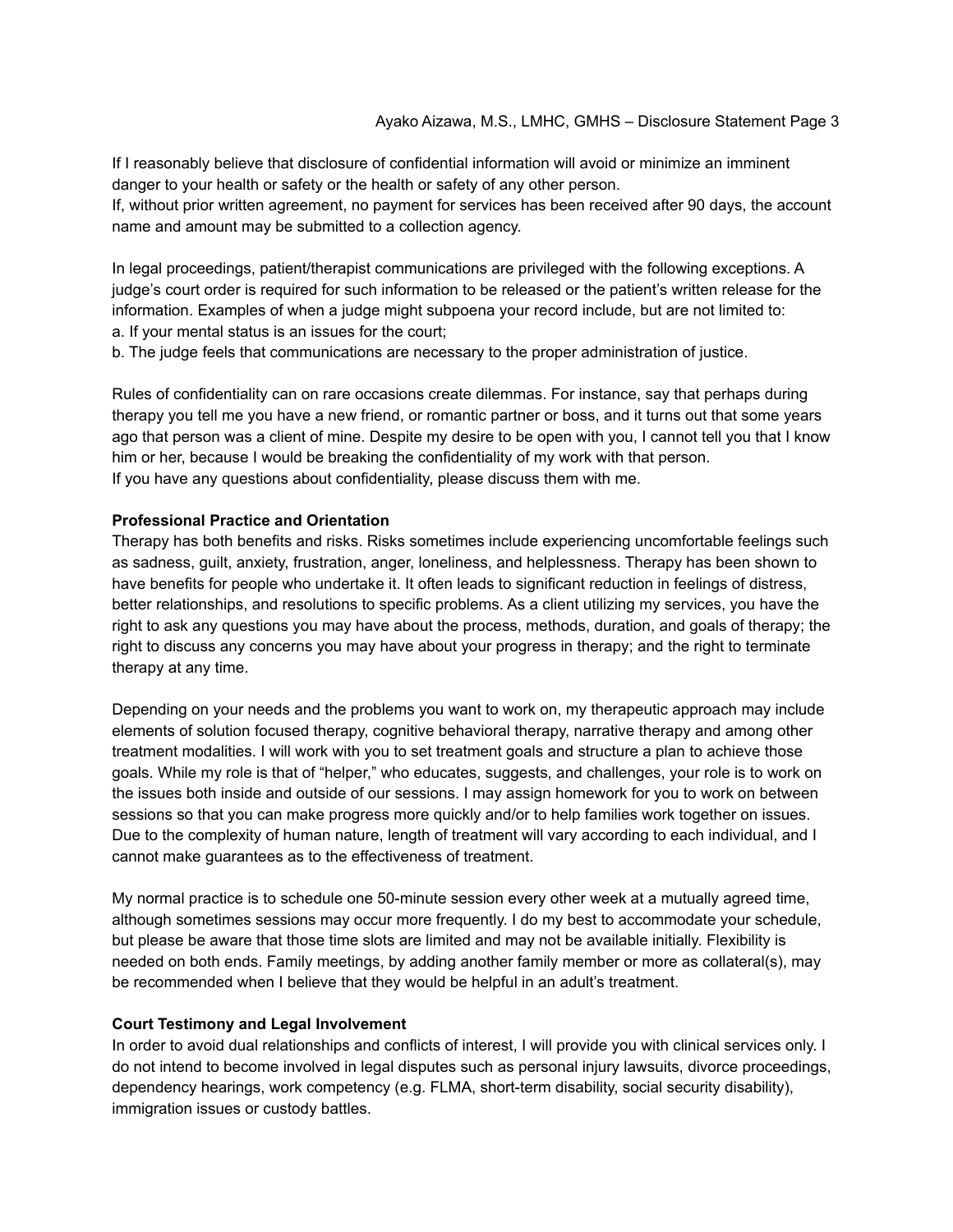These proceedings erode the client-therapist relationship and compromise your ability to be honest with me during treatment.

By signing this document, you agree:

That my role is limited to providing treatment and that you will not involve me in any legal dispute; That you will instruct your attorneys not to subpoena me or refer in any court filings to anything I have said or done;

If there is a court-appointed evaluator in your child's custody or dependency dispute, and if appropriate releases are signed and a court order is provided, I will provide general information about you which will not include recommendations concerning custody, custody arrangements, or visitation;

If, for any reason, I am required to provide expert testimony or documentation for a legal dispute, adoption proceeding or dependency case, or to appear as a witness, the party responsible for my participation agrees to pre-pay me at the rate of \$200 per hour (even in the case of sliding-scale fee clients) for time spent traveling, preparing reports, testifying, being in attendance, and any other case- related costs.

## **Social Media Policy**

This section outlines my office policies related to use of social media, i.e., how I conduct myself on the Internet as a mental health professional and how you can expect me to respond to various interactions that may occur between us on the Internet. I do not accept friend or contact requests from current or former clients on any social networking site (Facebook, LinkedIn, etc.). I believe that adding clients as friends or contacts on these sites can compromise your confidentiality and our respective privacy. It may also blur the boundaries of our therapeutic relationship. Please do not use messaging on social networking sites such as Twitter, Facebook, or LinkedIn to contact me. These sites are not secure and I may not read these messages in a timely fashion. Do not use wall postings, @replies, or other means of engaging with me in public online if we have an already established client/therapist relationship. Engaging with me this way could compromise your confidentiality. It may also create the possibility that these exchanges become a part of your legal medical record and will need to be documented and archived in your chart.

If you need to contact me between sessions, the best way to do so is email me at ayako@yoursongcounseling.com, which is HIPPA compliant. However, I still suggest to limit topics such as appointment scheduling. Please do not text or email me content related to your therapy sessions, as they are not completely secure or confidential. If you choose to communicate with me by text or email, be aware that all contact is retained in the logs of your and my Internet service providers. While it is unlikely that someone will be looking at these logs, they are, in theory, available to be read by the system administrator(s) of the Internet service provider. You should also know that any texts or emails I receive from you and any responses that I send to you become a part of your legal medical record.

#### **Professional Consultation**

In order to provide the best service possible, I may seek professional consultation on the dynamics and process of your case, if needed. I will not use information that would identify you personally to discuss your situation in that context.

# **State of Washington Disclosures**